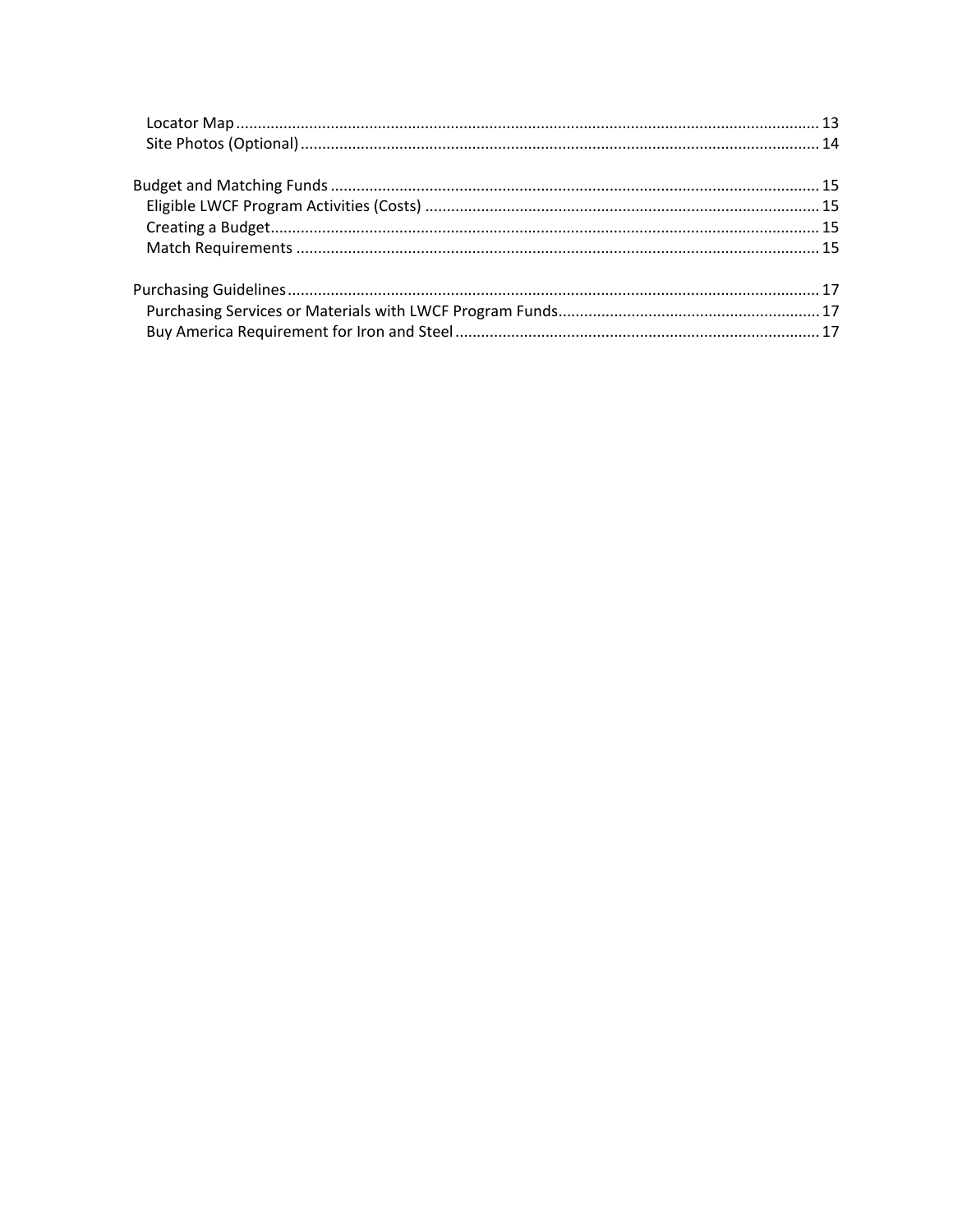# <span id="page-2-0"></span>2021 PROGRAM OVERVIEW

The Land & Water Conservation Fund (LWCF) Program is a federal grant program administered by the Montana Fish, Wildlife & Parks (FWP) State Parks Division. The LWCF Program provides matching grant funds to state, tribal, and local government entities to develop outdoor recreation**.** Example projects include park improvements, ball fields, picnic shelters, municipal pools, etc. Montana's LWCF Program has funded over 700 projects throughout Montana since its creation in 1964.

## <span id="page-2-1"></span>Application Period

**The 2021 LWCF Program application period is open November 2020 through November 2021.** Applications will be accepted and reviewed on a rolling basis according to the deadlines listed in the following section.

## <span id="page-2-2"></span>Anticipated Project Period of Performance

### **Expected Project Approval and Start Dates**

Successful applications must go through a throughout approval process with the National Park Service. **Depending on when the application is submitted, it may take as manly as six to eight months for the LWCF project to be fully approved and cleared to break ground.** The LWCF project period of performance cannot begin until the grantee is issued and signs its LWCF Contract Agreement with Montana Fish, Wildlife & Parks.

#### **Expected Project Close Dates**

The expected deadline for grantees to expend their 2021 LWCF Program funds is October 15, 2023, with the final reimbursement request and Final Report due on December 31, 2023. Actual LWCF project end dates will be clearly identified in the grantee's LWCF Contract Agreement.

### <span id="page-2-3"></span>About LWCF Program Awards

#### **Reimbursement Program**

An entity may receive LWCF reimbursement only **after** the entity has expended funds on an LWCF-eligible expense and submitted adequate documentation. Project expenses incurred before the LWCF project start date (when the Contract Agreement is signed) are ineligible for reimbursement.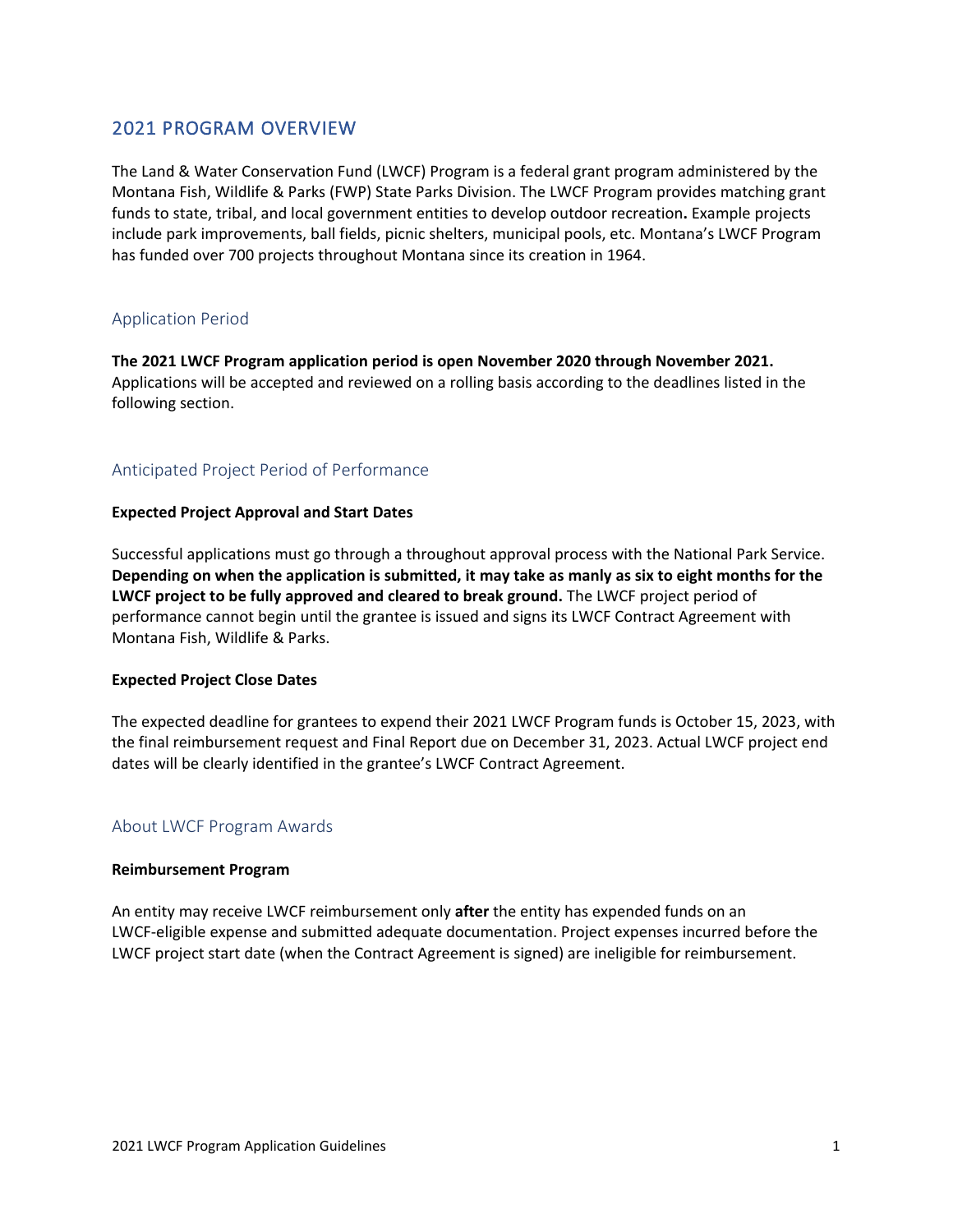### **Match Requirement**

### *Match on Direct Costs (must equal at least the LWCF grant request)*

At the time of application, the grantee must be able to commit matching funds equaling at least the LWCF grant request amount. This represents the applicant's match requirement on direct project costs.

### *Match on Indirect Costs (must equal at least 5% of the LWCF grant request)*

<span id="page-3-0"></span>The grantee project must also commit additional funds to match indirect costs, totaling 5% of LWCF grant request. Applicants may exceed the match requirement.

#### **The Funding Selection Process**

All award decisions will be made based on the timeline provided in the next Section. Application requirements and criteria are in the Application [Review and](#page-10-3) Scoring section.

### <span id="page-3-1"></span>Eligible Applicants

Eligible LWCF Program applicants may include incorporated cities or towns, counties, school districts, state agencies, and tribal governments. The organization applying to the LWCF Program must be the organization that will expend the funds and manage the grant. The LWCF Program does not allow Tri-Party Agreements.

### Tips for Applying

- Read these Guidelines carefully and follow all instructions on the LWCF Program application. Both the application and Guidelines have changed substantially from previous years.
- Focus on details specific to your LWCF project (especially budget elements) and limit background narratives.
- Ask someone from outside your organization to proofread your final application for completeness and clarity. A reviewer should be able to easily pick out your project goals and budget/match items.
- Engage the LWCF Program Manager early in the application process. The required Pre-Application Review meeting with the Program Manager will greatly assist you with understanding and meeting all program requirements.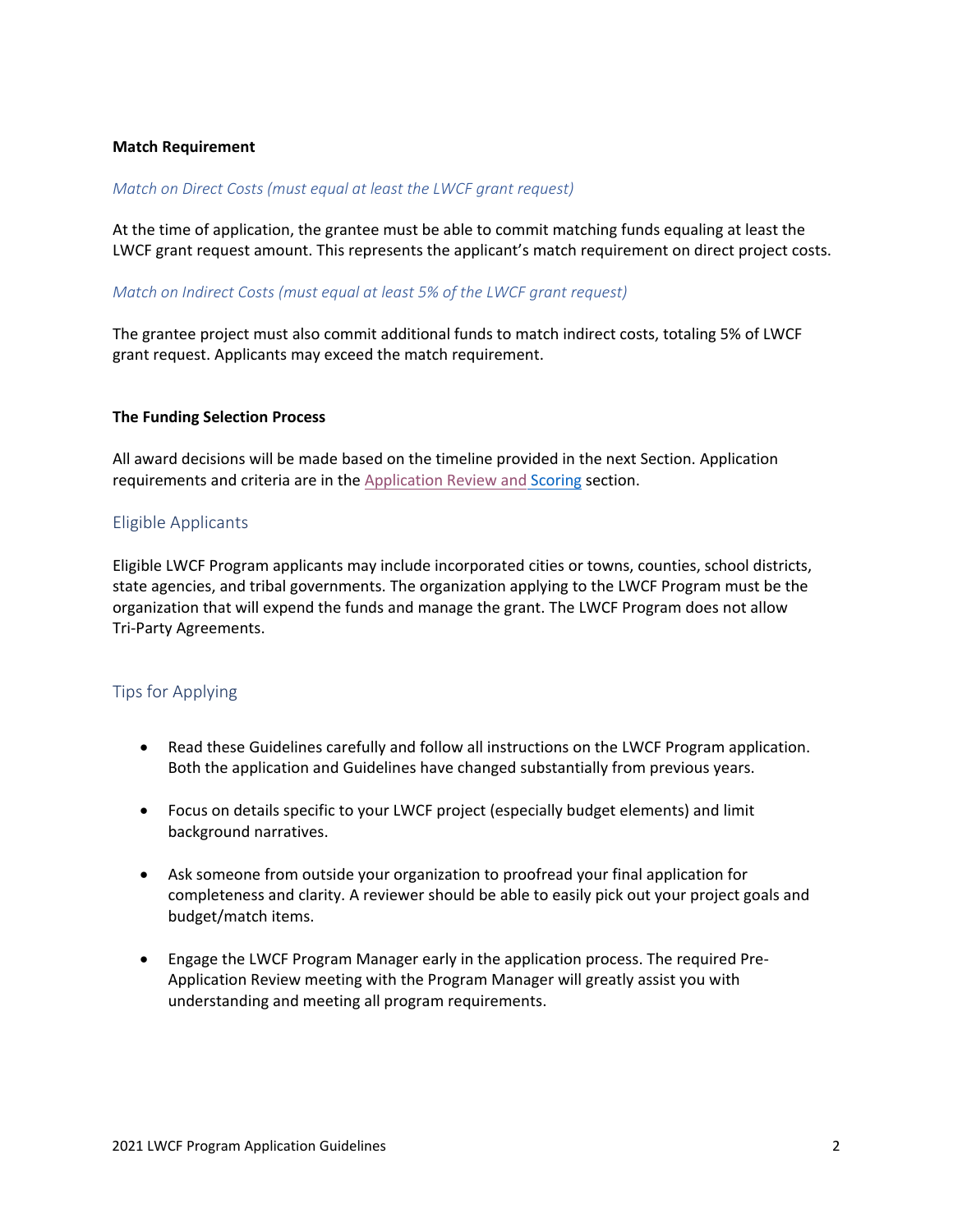# <span id="page-4-0"></span>APPLYING FOR A LWCF PROGRAM GRANT

### <span id="page-4-1"></span>Pre-Application Requirements

Before beginning or submitting a Land & Water Conservation Fund (LWCF) Program application, all prospective applicants must complete the following steps:

- 1. Read these LWCF Program Application Guidelines.
- 2. Submit a Pre-Application Project Proposal to the LWCF Program Manager (form is found on the Montana LWCF Program Website[: http://stateparks.mt.gov/recreation/lwcf.html\)](http://stateparks.mt.gov/recreation/lwcf.html).
- 3. Schedule and undergo a short Pre-Application Meeting with the LWCF Program Manager. This step should be completed at least one month before submitting an LWCF application.

## <span id="page-4-2"></span>Application Instructions

After completing the pre-application steps above, your organization is eligible to apply for 2021 LWCF Program funding. To apply to the LWCF Program, fully complete the 2021 LWCF Program Application (form is found on the Montana LWCF Program Website: [http://stateparks.mt.gov/recreation/lwcf.html\)](http://stateparks.mt.gov/recreation/lwcf.html).

Your application package must be submitted to Montana State Parks according to the instructions and deadlines below.

### **Application Packages Submitted by Online File Transfer Service (Preferred)**

Compile all the required Sections into one PDF document. Then, either include the required Appendices in the main PDF document or compile them into an additional PDF document, depending on the file size. Send the completed 2021 LWCF application package to the LWCF Program Manager via the State of Montana's File Transfer Service. Application packages will NOT be accepted by email.

To use the File Transfer Service:

- 1. Go to [https://transfer.mt.gov/.](https://transfer.mt.gov/)
- 2. Create an ePass account and/or login with an existing ePass account.
- 3. Click "Send a New File" towards the top of the page.
- 4. Upload the application package document(s) and click "Continue".
- 5. On the "Recipient Options" page, click "State Employee or ePass Montana Customer" near the top, right of the page.
- 6. On the "Recipients" page:
	- a. Enter the Program Manager's email address [\(michelle.mcnamee@mt.gov\)](mailto:michelle.mcnamee@mt.gov) or search for and add the email address using the name "Michelle McNamee".
	- b. Ensure the correct file name(s) appears under "File(s)" on the right side of the page.
	- c. Enter a message for the Program Manager on the right side of the page under "Message". Keep the message short; include the Applicant Organization Name and reference "2021 LWCF Application Submission".
- 7. Click "Send" to submit the application package.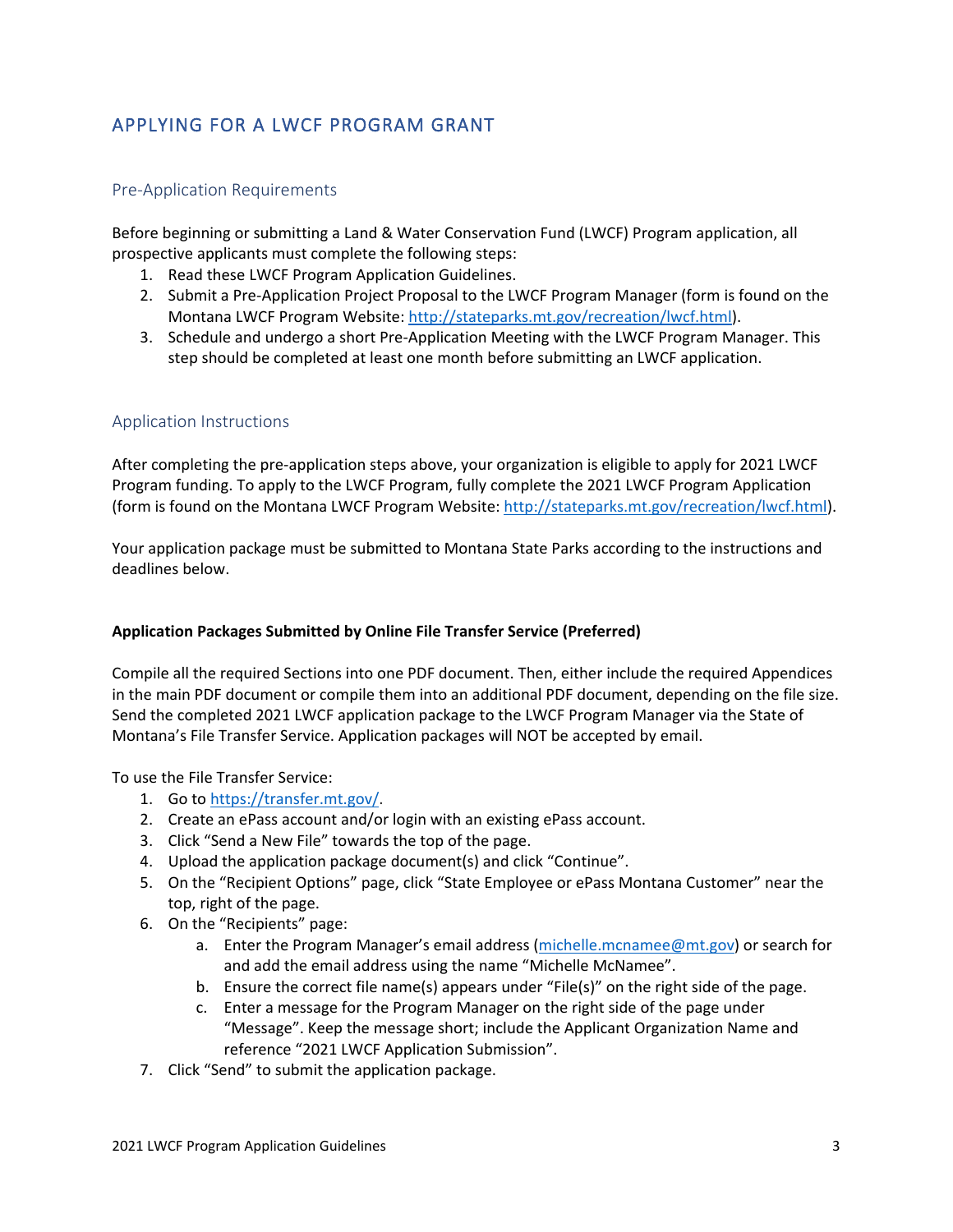8. Email the LWCF Program Manager to confirm receipt of the LWCF application package. If you submitted multiple files, provide a list of the files that should have been included with the application package.

### **Application Packages Submitted by Mail**

Compile all the required Sections and Appendices into one document and send the completed 2021 LWCF application package to the address below. The applicant should retain a full copy of the application package for its records.

Michelle McNamee Montana State Parks PO Box 200701 Helena, MT 59620-0701

## <span id="page-5-0"></span>2021 Application Deadlines

**LWCF Program application packages will be accepted throughout 2021 on a rolling basis based on available funding.** Applications received or postmarked by the application deadlines listed in the chart will be reviewed as stated. The applicant organization will receive a Notice of Funding Letter by Funding Recommendation Announcement Date A, B, or C (depending on when the application was submitted).

#### **Application Deadline A March 1, 2021**

Application Review Period A March 1 to April 15, 2021 Funding Recommendation Announced April 15, 2021

**Application Deadline B July 1, 2021** Application Review Period B July 1 to August 15, 2021 Funding Recommendation Announced August 15, 2021

# Application Deadline C<br>
November 1, 2021

Application Review Period C November 1 to December 15, 2021 Funding Recommendation Announced December 15, 2021

## <span id="page-5-1"></span>Additional Contact Information

Montana State Parks staff is available to provide technical assistance to any applicant throughout the grant application process. If you have questions or need further information, please contact the LWCF Program Manager or other Montana State Parks Staff.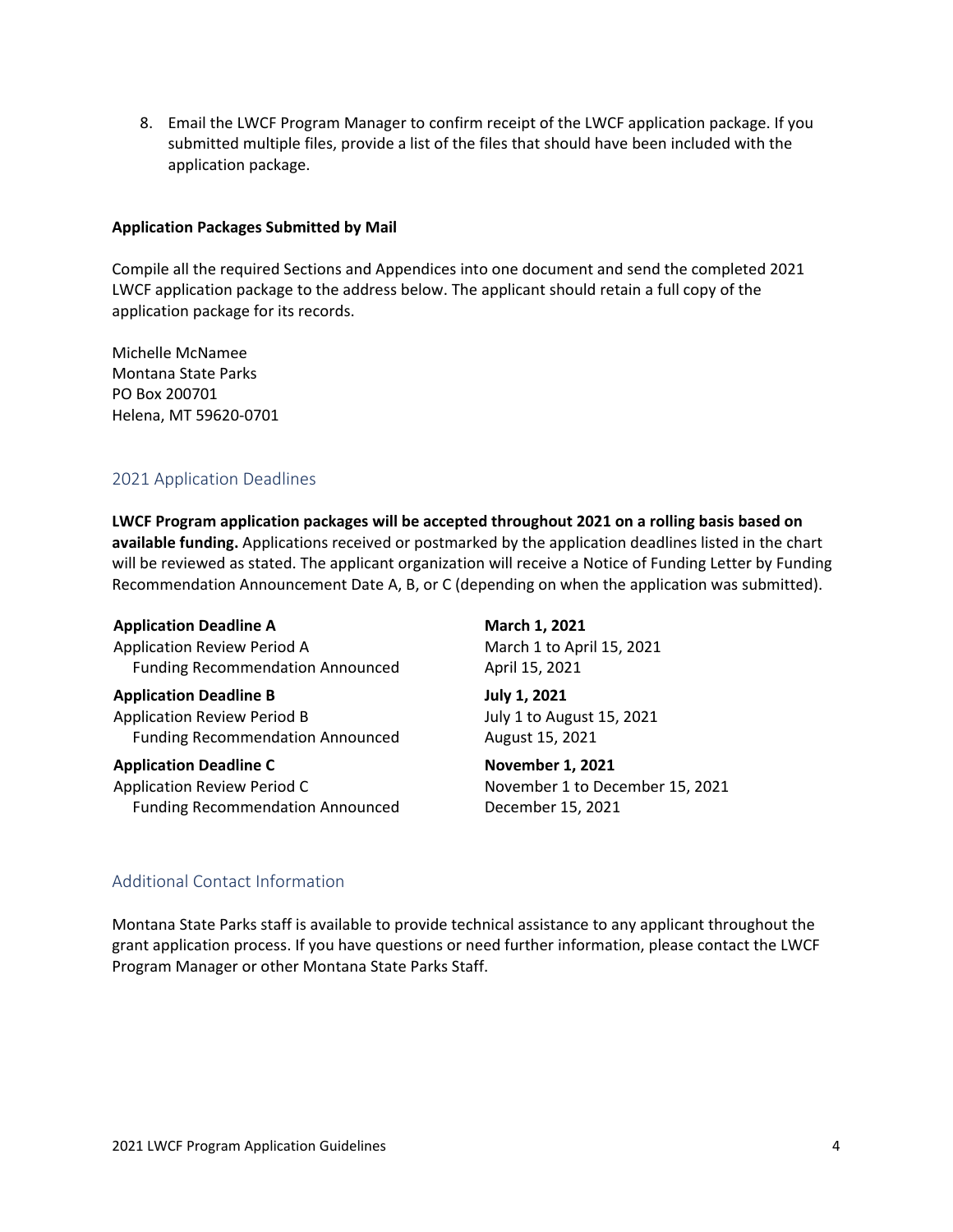#### **Land & Water Conservation Fund Program Manager**

Michelle McNamee Outdoor Recreation Program Manager (406) 444-7642\* [michelle.mcnamee@mt.gov](mailto:michelle.mcnamee@mt.gov)

*\*The Program Manager is working remotely until further notice. Reach out by email to set up a phone meeting.*

### **Montana State Parks Administration**

Administrative Assistant Colleen Furthmyre (406) 444-3750 [cfurthmyre@mt.gov](mailto:cfurthmyre@mt.gov)

Assistant Parks Administrator Tom Reilly (406) 444-3752 [treilly@mt.gov](mailto:treilly@mt.gov)

Parks Administrator Beth Shumate (406) 444-3750 [bshumate@mt.gov](mailto:bshumate@mt.gov)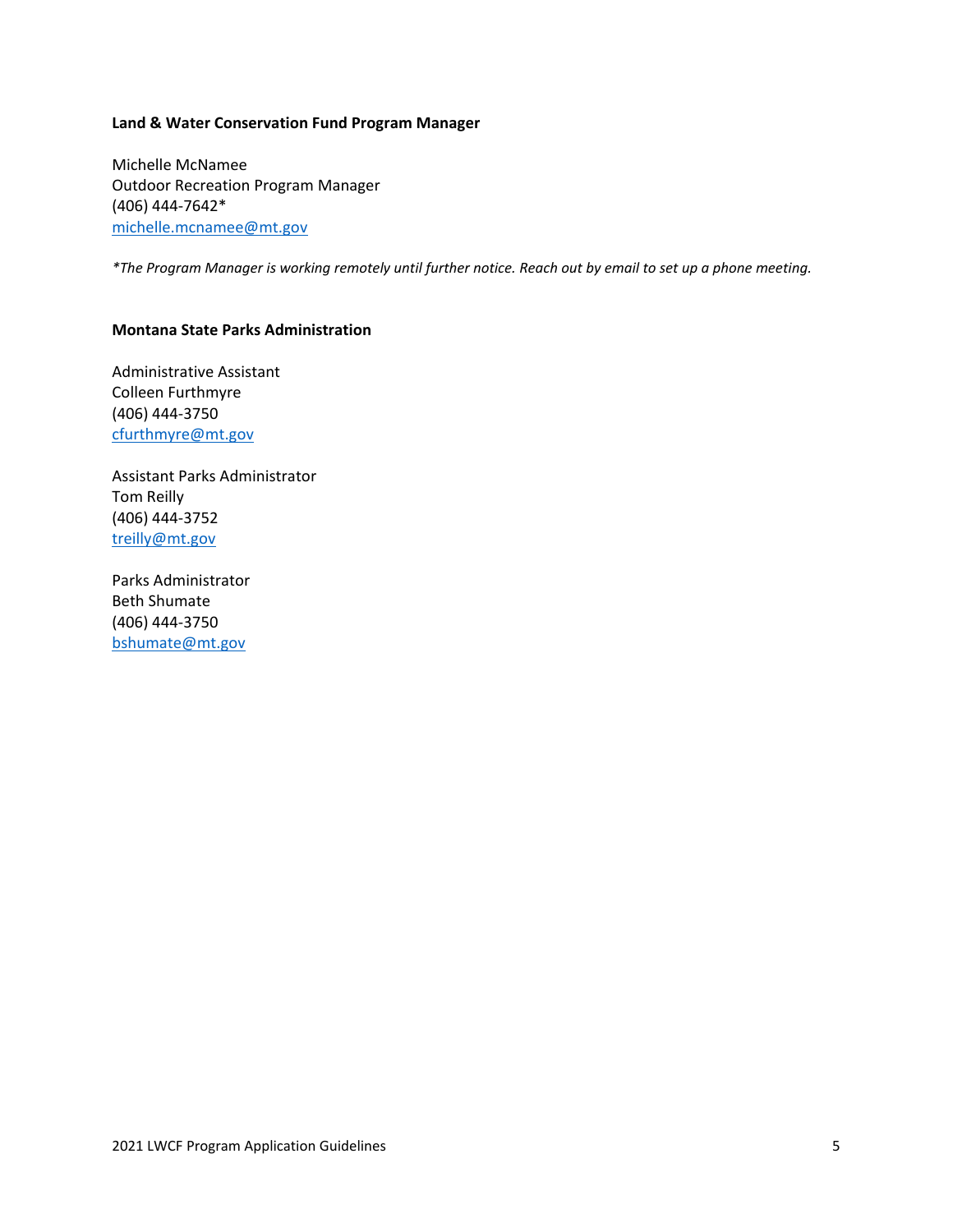# <span id="page-7-0"></span>GENERAL REQUIREMENTS

### <span id="page-7-1"></span>System for Award Management (SAM) Registration

All LWCF award recipients must obtain a Dun and Bradstreet (DUNS) number and register in the System for Award Management (SAM) by the time of award. Grantees must renew their SAM registration annually to continue to receive reimbursement from LWCF Program.

Entities already registered in the SAM:

**On the LWCF Application, you must include your organization's SAM registration information.** 

Entities not yet registered in the SAM:

 **On the LWCF application, you may leave blank the fields requesting SAM registration information. However, note your organization must complete its SAM registration by the time of award. The process may take several months to complete**.

The details and processes for registration are available at [www.dnb.com/duns-number](http://www.dnb.com/duns-number) and [www.sam.gov.](http://www.sam.gov/)

### <span id="page-7-2"></span>Continuous Protection of Outdoor Recreation at LWCF Site

If funded, it will be the applicant organization's (subrecipient's) responsibility to ensure the following LWCF requirements are met in perpetuity:

- 1. The area depicted in the Boundary Map (submitted with your LWCF application) is adequately operated and maintained for outdoor recreation.
- 2. The area depicted in the Boundary Map (submitted with your LWCF application) is not/will not be encroached upon by any use not compatible with outdoor recreation. Such incompatible uses may include a public road/road Right-of-Way or any enclosed structure within the project site aside from a structure serving outdoor recreators (e.g. a restroom facility or park maintenance building).

**The applicant will prepare and submit a Boundary Map depicting the boundary of the property on which the LWCF project will take place. The project's Boundary Map, when approved by FWP and the NPS, will define the area to be subject to these requirements.** LWCF Program staff or their designees will perform site visits on a five-year basis to confirm these LWCF requirements are being met.

### <span id="page-7-3"></span>Posting of LWCF Credit Sign(s)

If awarded LWCF funds, the applicant (subrecipient) must agree to post LWCF credit signs at all LWCF project sites. These signs will be provided by Montana Fish, Wildlife & Parks and/or, with approval from the LWCF Program Manager, may be incorporated into a sign designed by the subrecipient organization. The applicant organization (subrecipient) should verify the signs' presence on an annual basis. LWCF Program staff or their designees will perform site visits on a five-year basis to confirm this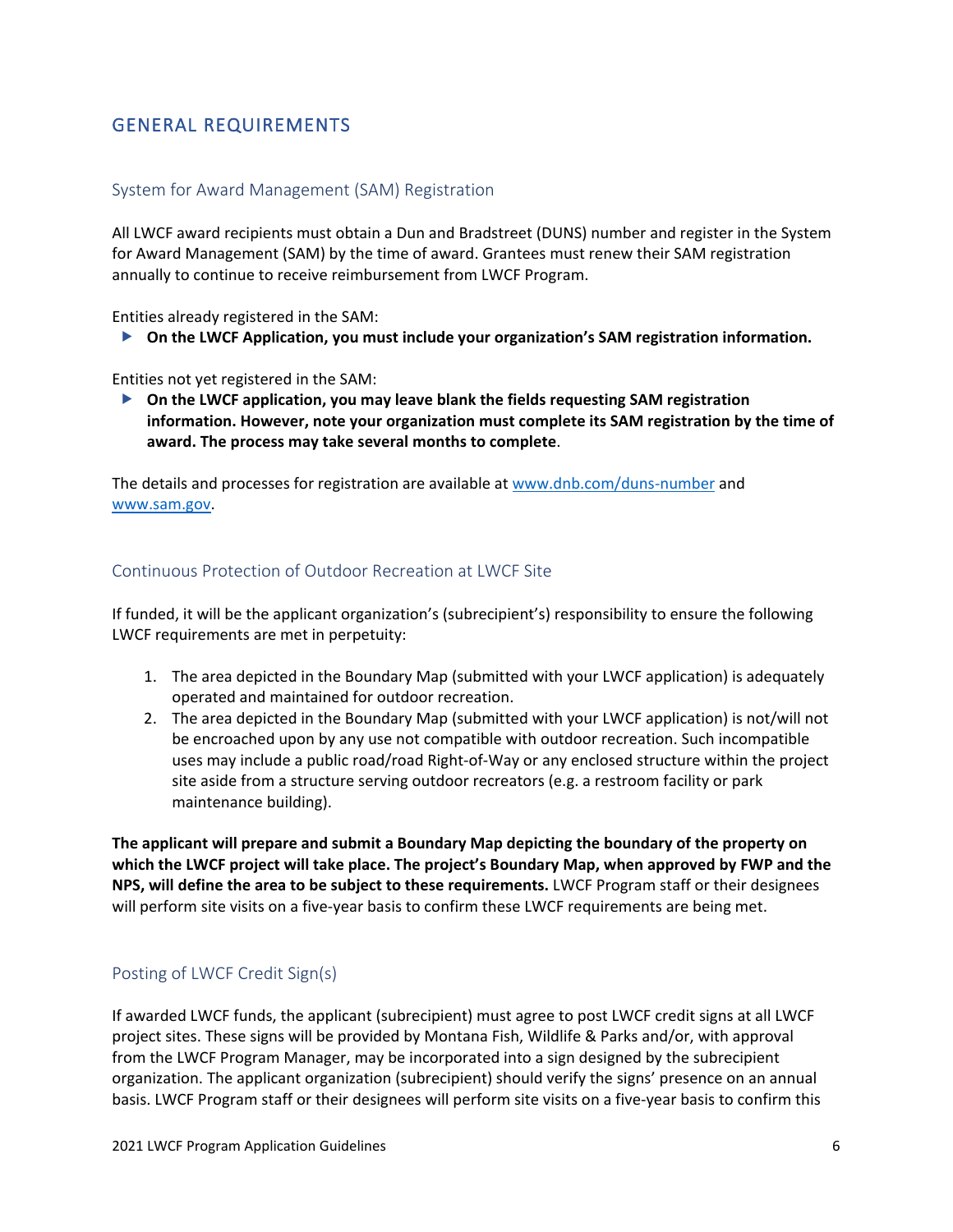LWCF requirement is being met.

### <span id="page-8-0"></span>Proof of Funding, Resource, or Maintenance Commitments

A complete application must include proof of any financial or resource commitments identified in Section III, Question 4 (Committed Funding Sources). Proof of commitment should also be provided for any entities identified as responsible for future project maintenance in Section II, Question 6 (Project and Site Maintenance). The proof of commitment should be from the organization committing funds, resources, or maintenance.

The proof of commitment should include:

- a. The name of organization/individual providing project funding, resources, or maintenance.
- b. The amount of funds or type of resource/maintenance being committed.
- c. Any restrictions on the funds/resources being committed (e.g. a deadline or timeframe for when funds/resources will be available).

If the subrecipient organization is committing itself to providing project funding, resources, or maintenance, the organization's leadership (e.g., the mayor, the county, city, or town commission) should provide a statement acknowledging its specific commitment.

### <span id="page-8-1"></span>Letters of Support

The LWCF application should include Letters of Support further justifying the project need and/or demonstrating user benefits. Applicants should include only a limited number of Letters of Support, focusing on quality over quantity. There is no minimum requirement regarding the number of Letters of Support; however, the applicant should try to include no more than ten.

Requirements for Letters of Support:

- Letters are typed.
- Letters are from an organization, not an individual (unless an individual is an adjacent landowner and/or expressing a commitment of some kind).
- Letters signed and dated.
- Letters are current and reference the specific project for which you are applying.
- Letters are unique. Form letters are not acceptable.

### <span id="page-8-2"></span>Resolution Authorizing Application

Each application must include a signed Resolution Authorization Application form. The form is available on the [LWCF Program website.](http://stateparks.mt.gov/recreation/lwcf.html) It must be signed by individuals with the authority to commit funds and attached to the LWCF application as a supplemental documentation.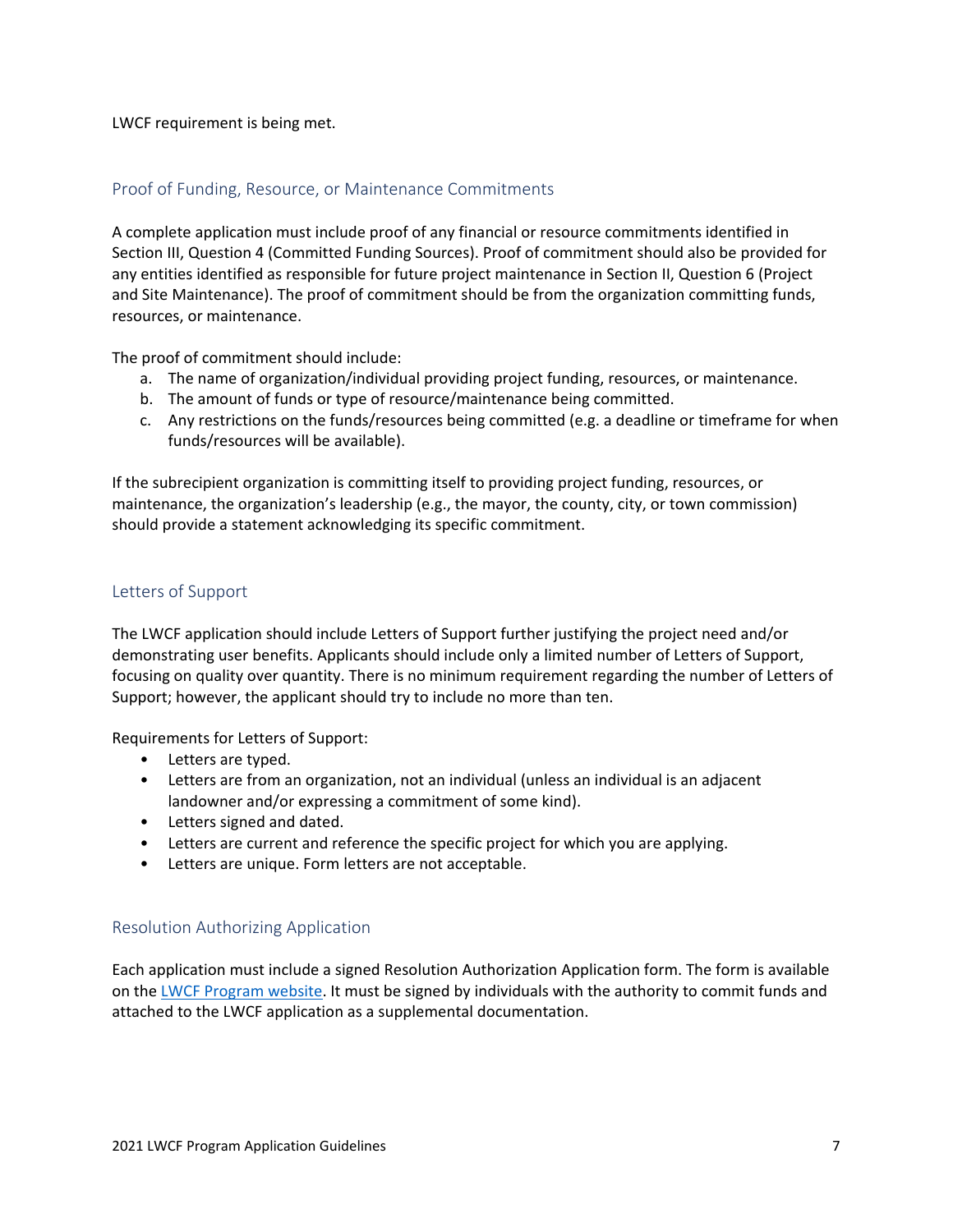## <span id="page-9-0"></span>Interlocal Agreement (School Districts Only)

This document must be submitted with the application only when the subrecipient organization is a school district. The form is available on the [LWCF Program website.](http://stateparks.mt.gov/recreation/lwcf.html)

### <span id="page-9-1"></span>Landowner Permissions, Easements, and Public Access

The public must be assured legal access to trails and trail-related facilities developed or maintained with LWCF Program funds. Applications without adequate landowner permissions will be considered incomplete and will not be considered for funding. The program places a higher value on longer-term agreements that have the potential of allowing for public access in perpetuity.

## <span id="page-9-2"></span>Right-of-Way, Railroad Certifications, and Public Utility Certifications

Each LWCF Program application must include all necessary public right-of-way, railroad, and/or public utility certifications or confirm that no such certifications are required for the LWCF project. All certifications must be guaranteed at the time of application for your project to be considered for funding.

If your project includes construction or improvements in any other entity's right-of-way, you must demonstrate you have received adequate permissions from that entity for the proposed work.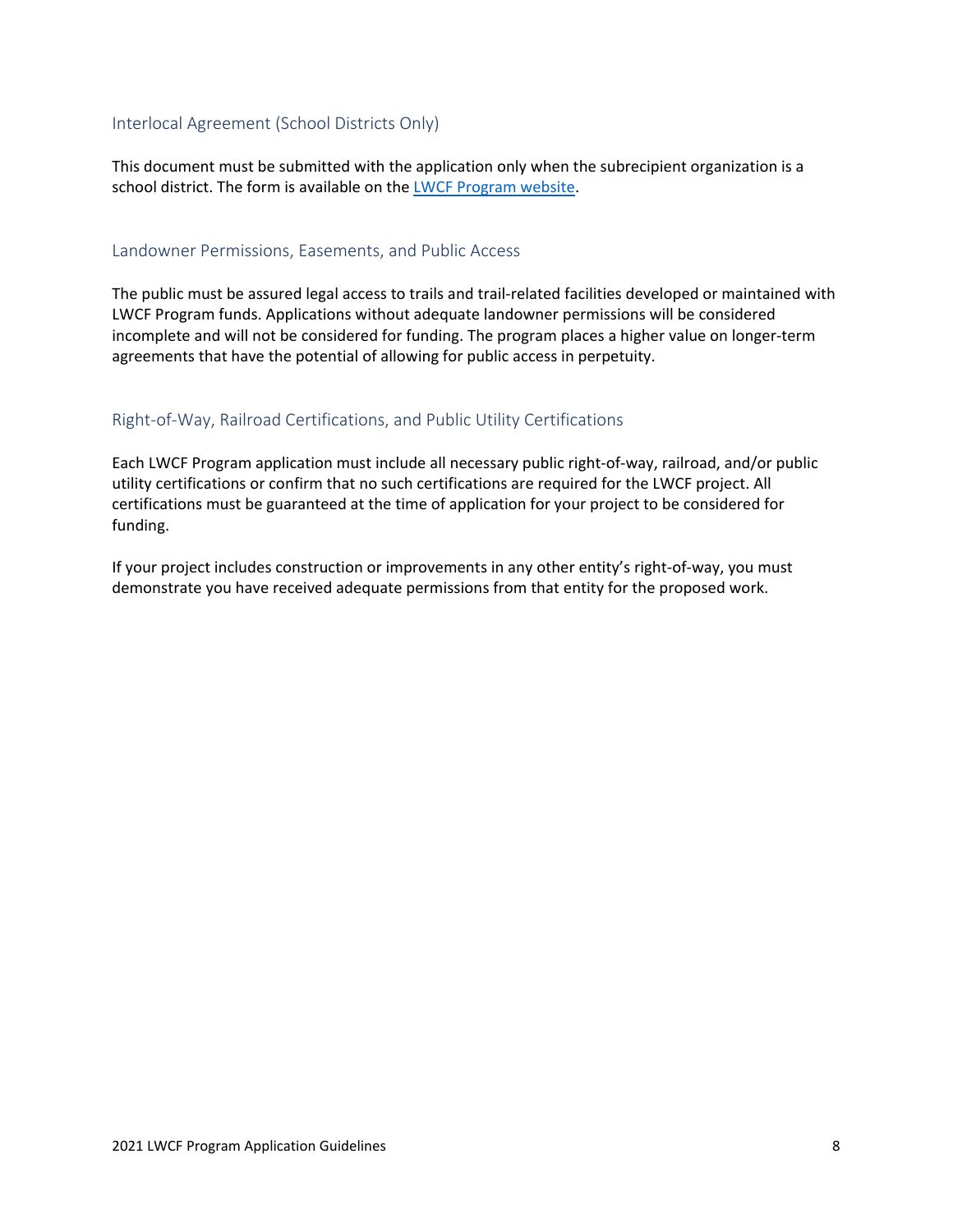# <span id="page-10-0"></span>APPLICATION REVIEW AND SCORING

<span id="page-10-3"></span>To allocate Land & Water Conservation Fund (LWCF) funds equitably, Montana State Parks has developed the following funding selection process. Applications will be scored by Montana State Parks staff using the criteria below. The funding selection process will also consider how each application meets the goals of the [2020-2024 Montana Statewide Comprehensive Outdoor Recreation Plan](https://files.cfc.umt.edu/humandimensionslab/SCORP_2020-2024.pdf)  [\(SCORP\).](https://files.cfc.umt.edu/humandimensionslab/SCORP_2020-2024.pdf)

## <span id="page-10-1"></span>Preliminary Requirements

The applicant must thoroughly address the following criteria in their LWCF application and supporting materials. If the criteria are not met, the application will not be considered for funding.

- 1. **Applicant Eligibility.** The applicant is eligible for LWCF funding.
	- Only an eligible applicant may submit a project application. The applicant must have effective land control of the property on which the LWCF project will take place in the form of title, or in the form of a long-term lease (minimum 25 years) from the federal government.
	- An eligible applicant is defined as any political subdivision of the State of Montana or sovereign Indian Nation, which includes incorporated cities or towns, counties, school districts, state agencies, and tribal governments.
	- Successful applicant organizations (subrecipients) may hold only two active LWCF awards at one time. Any applicant organization with multiple active LWCF awards must demonstrate at least one will be closed by the time of award.
- 2. **Site Operation and Maintenance.** The site owner (applicant organization) has demonstrated it is willing to and capable of operating and maintaining the site for outdoor recreation in perpetuity.
- 3. **Federal Requirements.** The applicant has demonstrated that the project will meet all applicable federal non-discriminatory laws, regulations, and disabled-access requirements will be met.

## <span id="page-10-2"></span>Primary Review Criteria

### **1. Project Type and Expanded Recreational Opportunity (10 points)**

The LWCF project type is appropriate given the characteristics of the property and surrounding area. The project creates a new public recreational area or facility (pool, ball fields, etc.) where one is currently unavailable. Additional consideration will be given to applications from communities/areas where developed outdoor recreation opportunities are limited.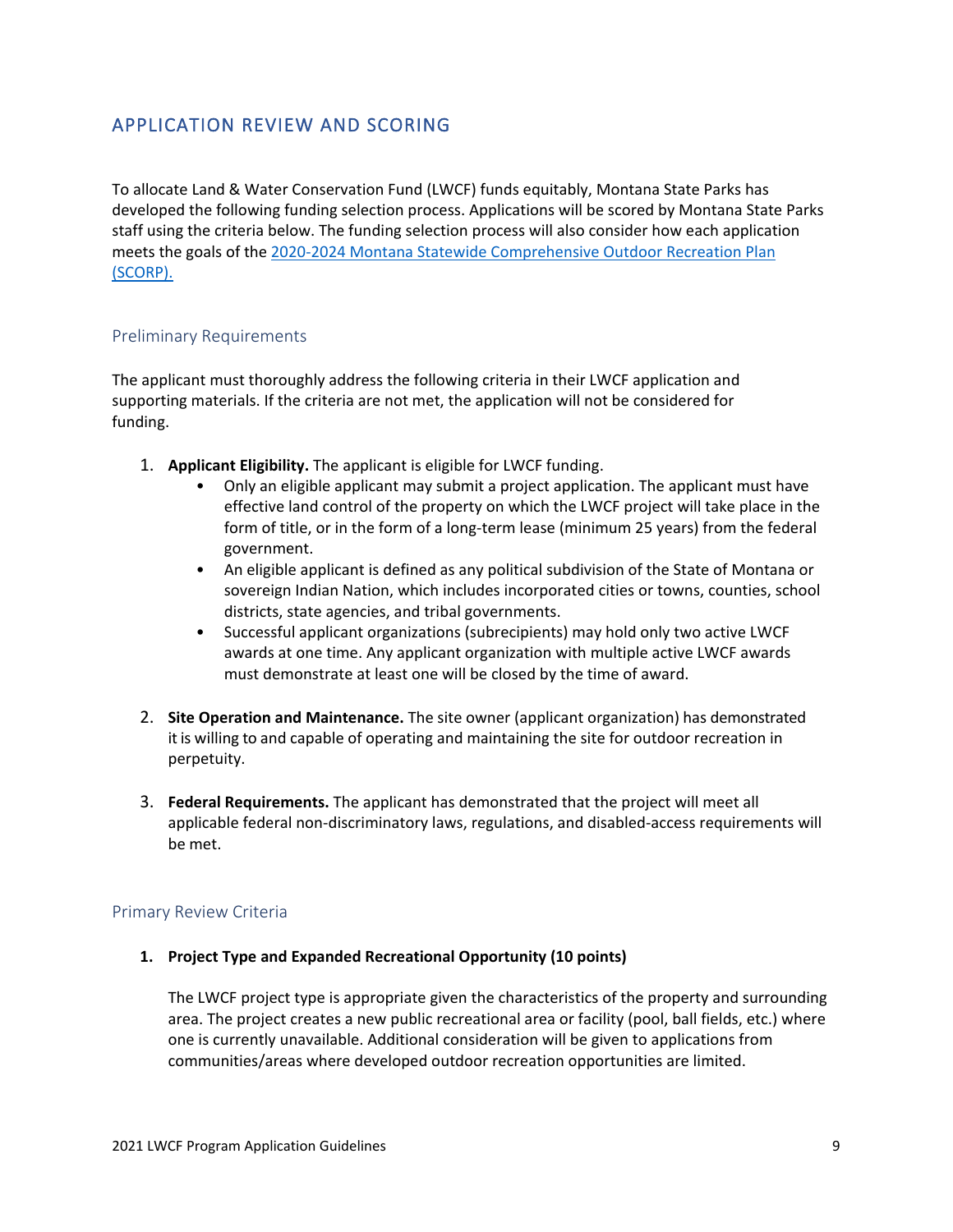## **2. Expected Project Use (10 points)**

The applicant must provide full details regarding the type of project and expected hours of operation and monthly use. The following will be considered:

- a. **Hours/Months of Use.** The project is appropriately open to the public. The value of a facility to its surrounding community is most often directly proportional to the amount of use it receives.
- b. **Opportunity for Active and Passive Recreation.** The project incorporates both active and passive recreation. Projects providing facilities or areas for both active and passive recreation will be given preference.
- c. **Opportunity for Multiple Recreational Uses.** The project is designed for multiple recreational uses. Projects that provide for a variety of uses will be given preference. Applicants must clearly show how each individual activity will be supported by the project.

## **3. Need for Project (10 points)**

The application shows a clear need/demand for each aspect of the proposed LWCF project and addresses goals of the 2020-2024 Montana Statewide Comprehensive Outdoor Recreation Plan (SCORP). Need/demand may be demonstrated with planning documents, formal agreements, survey research/data, photos, letters of support, etc.

Additional consideration will be given if the applicant demonstrates the project will serve a unique need in the community (e.g., providing safe recreational access to persons with disabilities, senior citizens, etc.).

### **4. Application Quality and Completeness (10 points)**

The application provides a clear and complete overview of the LWCF project, budget, and timeline. The applicant has met all application requirements and provided necessary supplemental documentation (including maps). Responses are complete and specific to the LWCF project. Grammar/spelling errors are minimal. The project budget, including both LWCF expenses and match, is detailed and justified.

## <span id="page-11-0"></span>Additional Considerations

Other considerations that may affect Montana State Parks' final funding decision:

- The amount of LWCF funding available.
- The applicant's recent performance as an FWP grantee (if applicable).
- The amount of LWCF funding the applicant organization has received in previous grant years and any LWCF funds it has left to expend (if applicable).
- Applications for projects that were not selected for LWCF funding in a previous cycle that have adequately addressed the unsuccessful project's and/or application's deficiencies.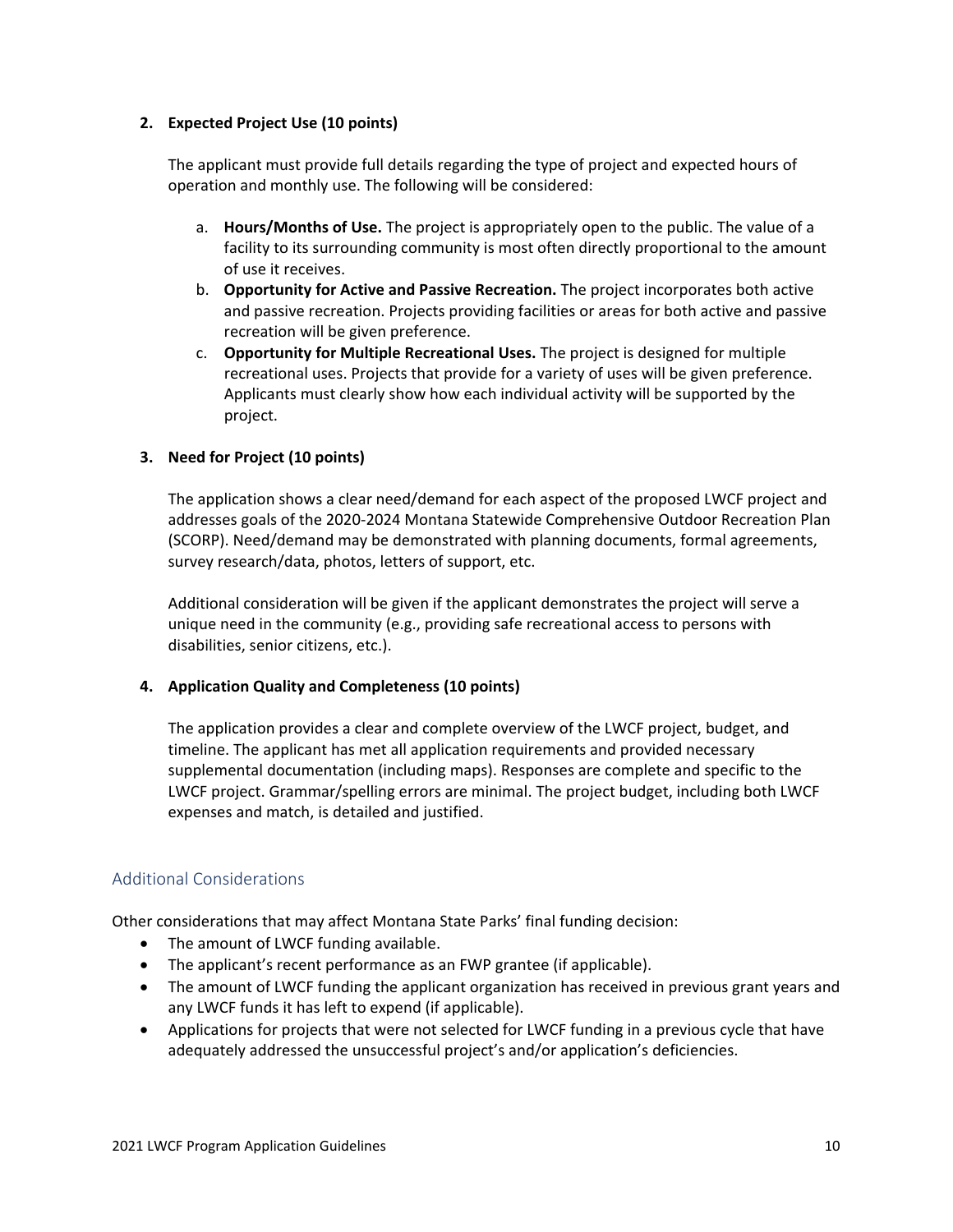# <span id="page-12-0"></span>ENVIRONMENTAL REVIEW REQUIREMENTS

The LWCF Program is administered by the National Park Service (NPS) at the federal level and by the Montana Department of Fish, Wildlife and Parks (FWP) at the state level. LWCF Program projects must therefore satisfy both National Environmental Policy Act (NEPA) and Montana Environmental Policy Act (MEPA) requirements to be eligible for funding. Since all LWCF projects include new construction, development, or acquisition, all must undergo the MEPA/NEPA Environmental Analysis (EA) process and include a State Historic Preservation Office (SHPO) Letter of No Adverse Effect.

Each applicant must provide the following as supplemental documentation with the LWCF application.

# <span id="page-12-1"></span>SHPO Letter of No Adverse Effect

Each application must include a State Historic Preservation Office (SHPO) Letter of No Adverse Effect to demonstrate the project will have no adverse effect on any historical or cultural resources. Contact the Montana State Historic Preservation Office (406-444-7715) and request a cultural resource file search to determine whether your project has a previously recorded historic site within its boundaries.

## <span id="page-12-2"></span>Environmental Analysis

**Applicants must conduct the EA process before submitting their LWCF application and, as documentation of this effort, include an EA form with their application.** Applicants can use either the EA form located on th[e Montana LWCF website](http://stateparks.mt.gov/recreation/lwcf.html) or another version of the EA form (if it includes an analysis equal to or greater than what is found in FWP's EA form). With the EA form, the applicant should also include any additional analysis conducted (e.g., agency consultations, details about the public process, etc.).

## <span id="page-12-3"></span>Evidence of Title

Each application must provide a legal document demonstrating who owns the property on which the LWCF project is located. LWCF funds cannot be awarded unless the subrecipient organization can prove it has control and tenure over the property in perpetuity.

## <span id="page-12-4"></span>Compliance with Existing Laws, Regulations, Policies, and Ordinances

All projects seeking funding from the LWCF Program must comply with existing federal, state and jurisdictional laws, regulations, and ordinances. If applicable, such compliance should be discussed and demonstrated on the project's environmental review documentation.

FWP encourages public involvement in all LWCF projects. Since LWCF projects are community-focused, the LWCF applicant should involve the public as much as possible (e.g., by posting a legal notice for a 30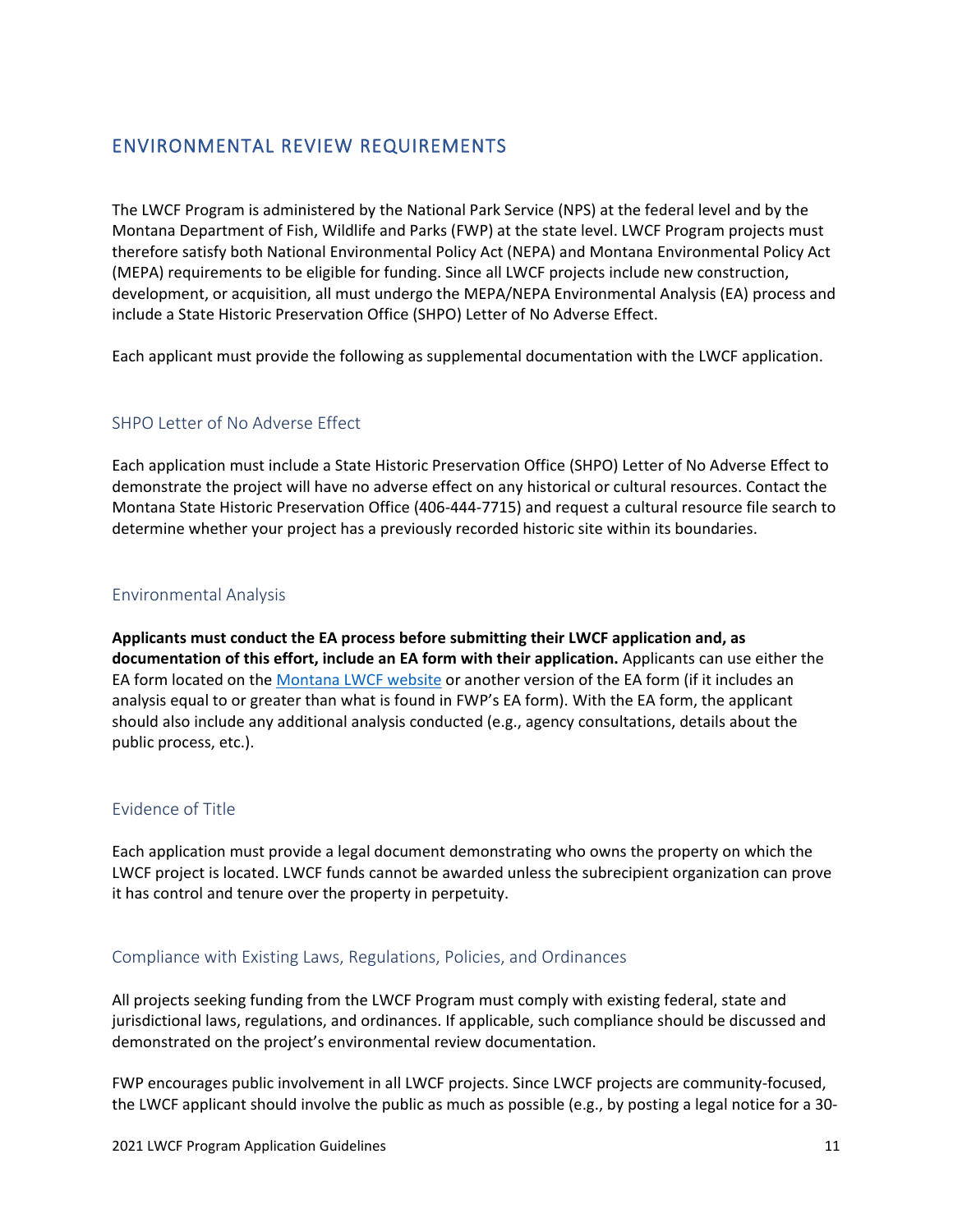day public comment period, conducting public meetings during project planning, etc.). The organization should have involved the public, adjacent landowners, and other interested parties in the LWCF project from its inception. Public participation may be promoted through newspaper articles and any other means available (e.g. public meetings, federal quarterly newsletters, TV programs, radio announcements, etc.).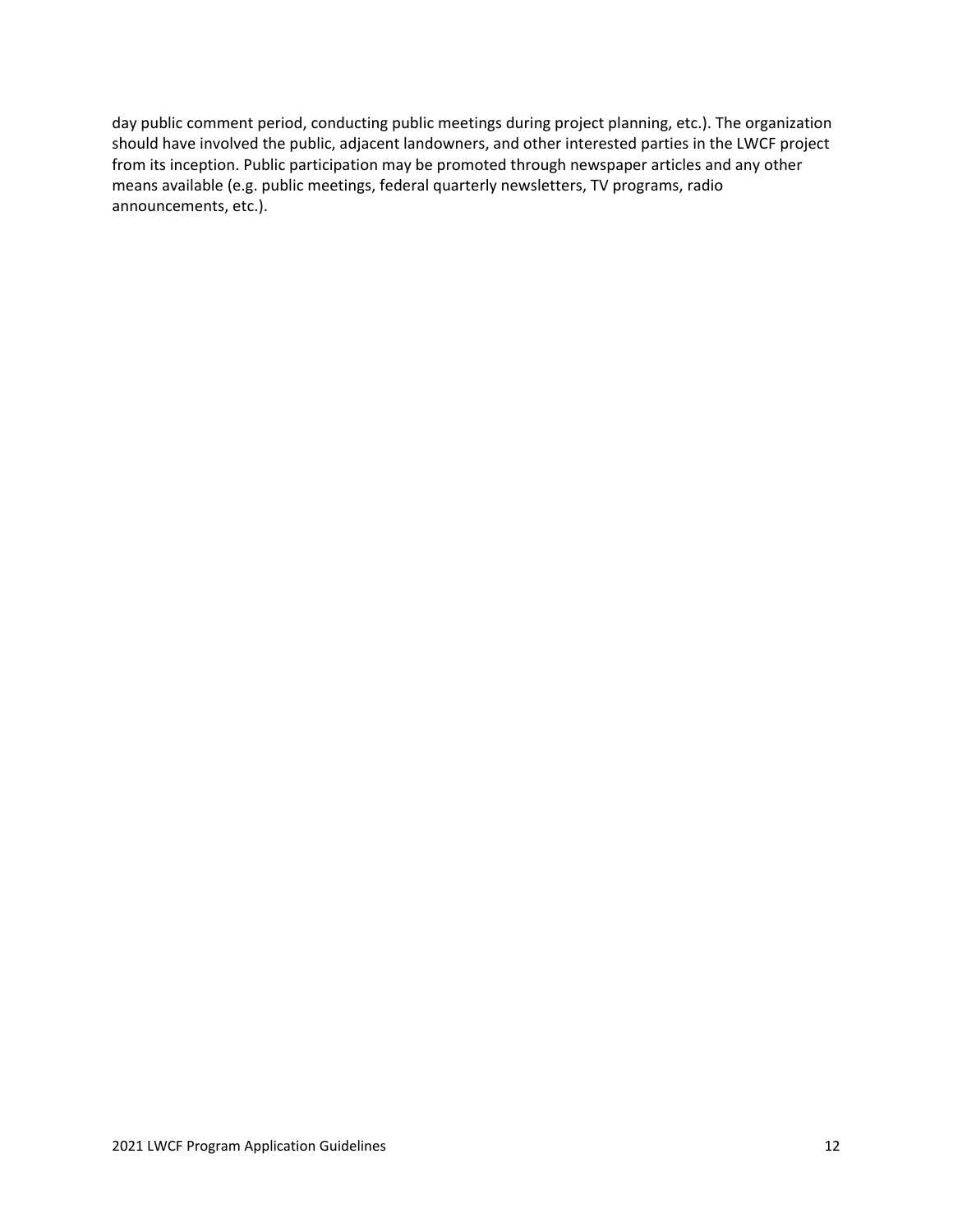# <span id="page-14-0"></span>PROJECT SITE PLAN AND MAPS

A complete application must include adequate information about the LWCF project site itself. At a minimum, the application must include the following regarding site plans and maps:

### <span id="page-14-1"></span>Boundary Map

Applicants must provide a detailed Boundary Map clearly depicting the boundaries of the parcel/property on which this LWCF project will take place. The project Boundary Map must establish the boundary that defines the project area being developed or acquired with LWCF grant funds. With rare exception, this boundary will be drawn around the entire park or the area of the unit that receives LWCF assistance. **Boundary Maps must provide metes and bounds and the total acreage within each boundary.**

**The project's Boundary Map, when approved by FWP and the NPS, will define the area to be protected for outdoor recreation in perpetuity.** It will be the applicant organization's (subrecipient's) responsibility to ensure the area is adequately operated and maintained for outdoor recreation in perpetuity. The applicant organization (subrecipient) must also ensure the area's boundary (as shown on the Boundary Map) is not/will not be encroached upon by any use not compatible with outdoor recreation. Such incompatible uses may include a public road/road Right-of-Way or any enclosed structure within the project site aside from a structure serving outdoor recreators (e.g. a restroom facility or park maintenance building).

### <span id="page-14-2"></span>Site Plan

Applicants must provide a site plan of the proposed project area, depicting the elements listed below. The site plan document(s) must be detailed enough to see each element. If submitting a physical site plan, it must be at least 8½" x 11". Applicants should make every attempt to make the site plan to scale.

- a. Existing facilities.
- b. Proposed facilities.
- c. Streets, roads, and avenues.
- d. Overhead utility lines.
- e. Basic map elements (legend, compass orientation, etc.).
- f. If a building is part of the project, include its floorplan in an additional document.

### <span id="page-14-3"></span>Locator Map

Applicants must provide a Locator Map showing the general location of the LWCF project. This map should show the location of the LWCF project property relative to known landmarks such as cities, towns, etc. A person unfamiliar with the project area should be able to use this map to understand the project location.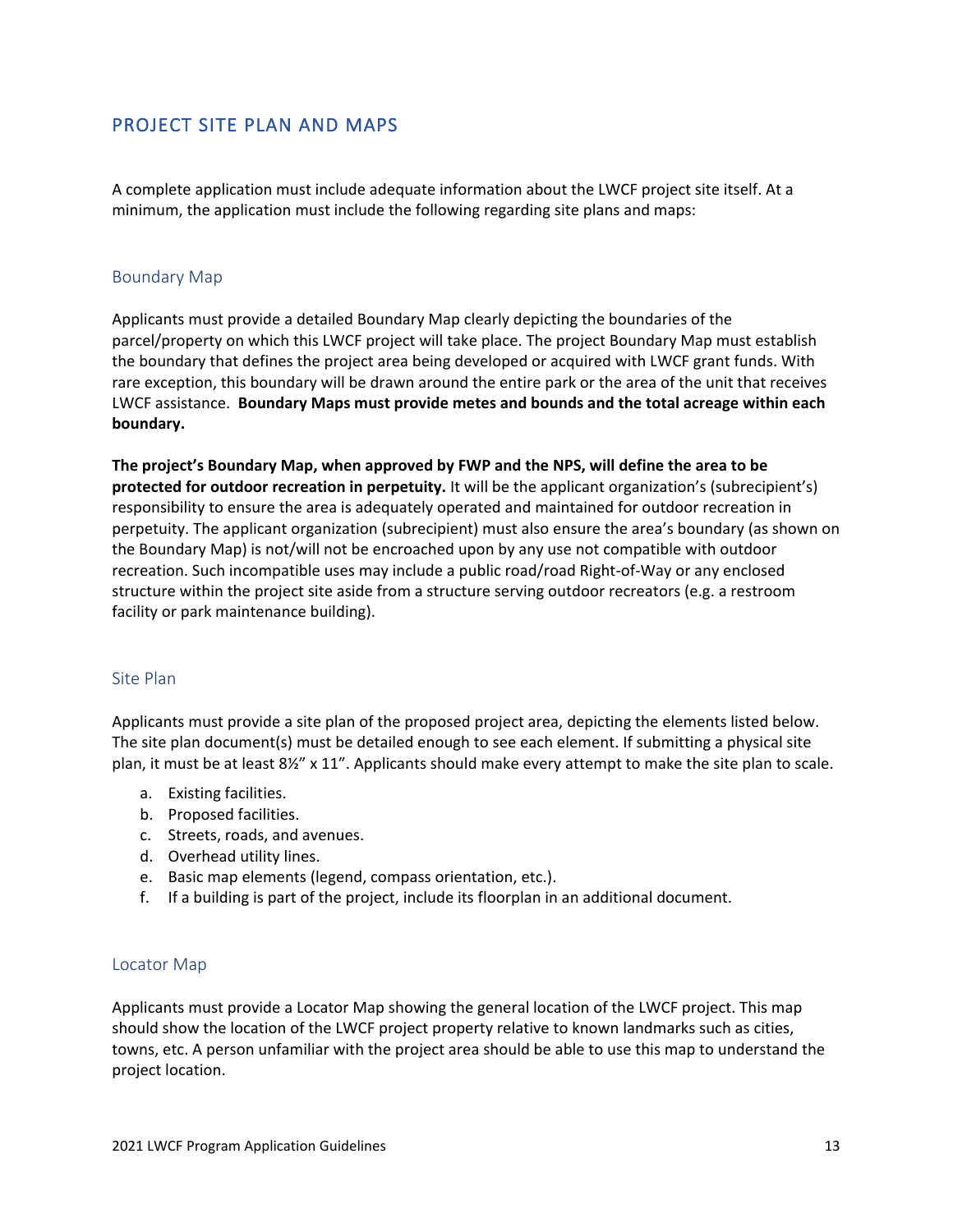# <span id="page-15-0"></span>Site Photos (Optional)

You may provide photos depicting the project site's current state to orient the reviewer to site attributes and demonstrate the need for development/improvement.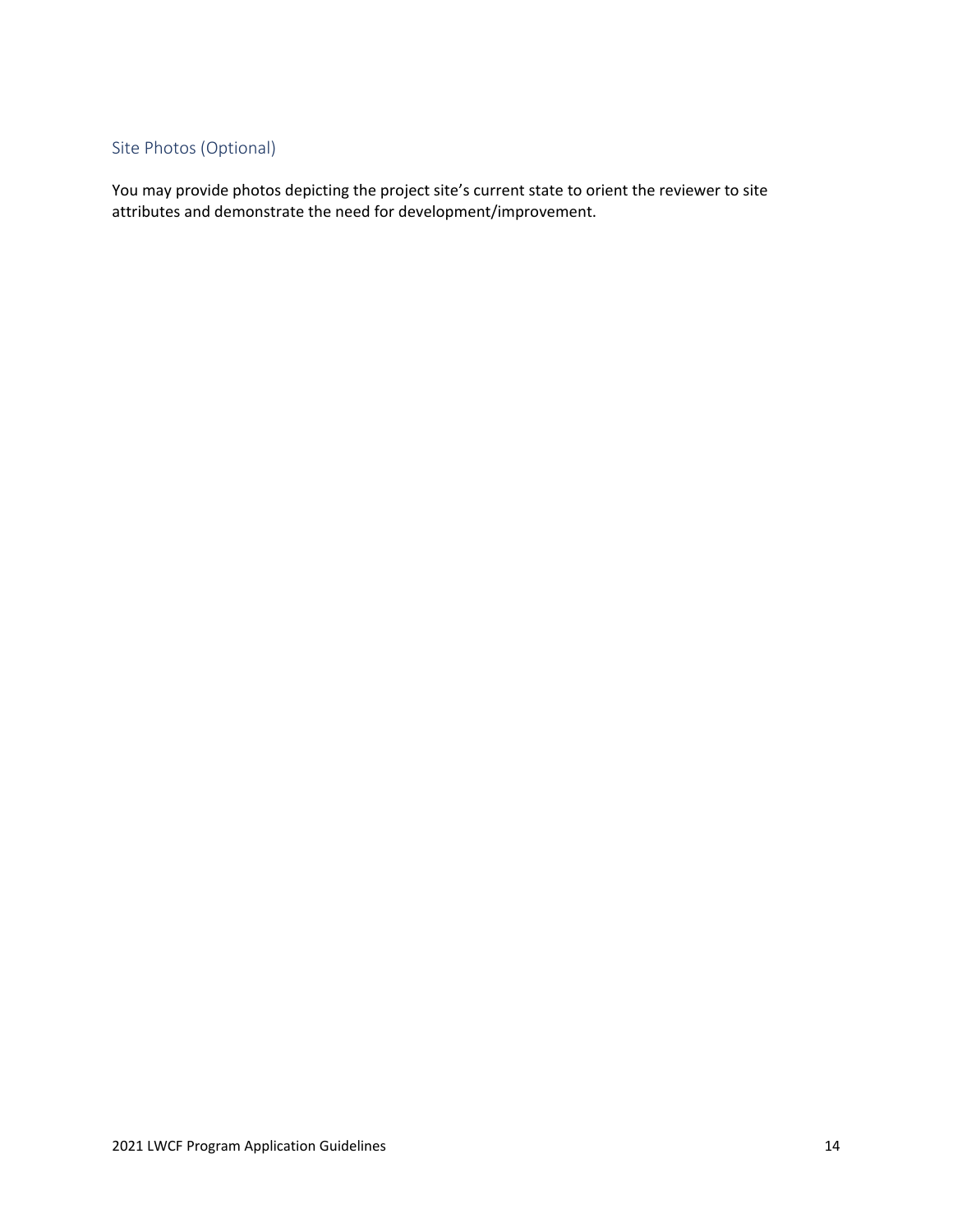# <span id="page-16-0"></span>BUDGET AND MATCHING FUNDS

## <span id="page-16-1"></span>Eligible LWCF Program Activities (Costs)

Expenses and match shown on the LWCF Program application must be direct costs necessary for conducting a project directly benefiting outdoor recreation (e.g., purchasing play equipment/materials, hiring a contractor to haul and deliver materials, paying for construction labor, etc.). Overhead or administrative costs are ineligible.

Projects that have been approved and funded in the past include such facilities/amenities as ball fields, open space acquisitions, golf courses, public parks, swimming pools, skating rinks, picnic facilities, playground equipment, snowmobile facilities, and walking trails. Facilities directly supporting outdoor recreation areas, such as restrooms and maintenance sheds, also are eligible.

### <span id="page-16-2"></span>Creating a Budget

When applying for LWCF Program funding, you will be instructed to detail your project budget and provide justification for the budget numbers you provide.

 **On the LWCF Program application, be sure the budget information you provide is clear, detailed, and justified. Budget line items for project expenses and match should be detailed to the extent possible. Additional information (e.g. contractor quotes) may be attached.**

Those reviewing your application should understand precisely what your organization is proposing to do with the requested LWCF Program funds and how your organization will match the requested LWCF Program funds. It should be clear how you came up with your numbers and how you calculated your request and match numbers.

All LWCF Program applicants should be aware of FWP Purchasing Guidelines if proposing to purchase any materials/services over \$5,000. For more information, see the Purchasing Guidelines Section.

### <span id="page-16-3"></span>Match Requirements

Entities must ensure matching funds meet LWCF Program requirements. Applications not including the minimum amount of match may not move forward for further consideration.

To meet LWCF Program requirements, matching funds must:

- Be an eligible LWCF Program activity
- Be clearly tied to the LWCF project scope
- Be incurred after the project start date
- Be guaranteed at the time of application
- Have a total value equaling at least the LWCF grant request amount plus 5% of the LWCF request amount (to match indirect costs)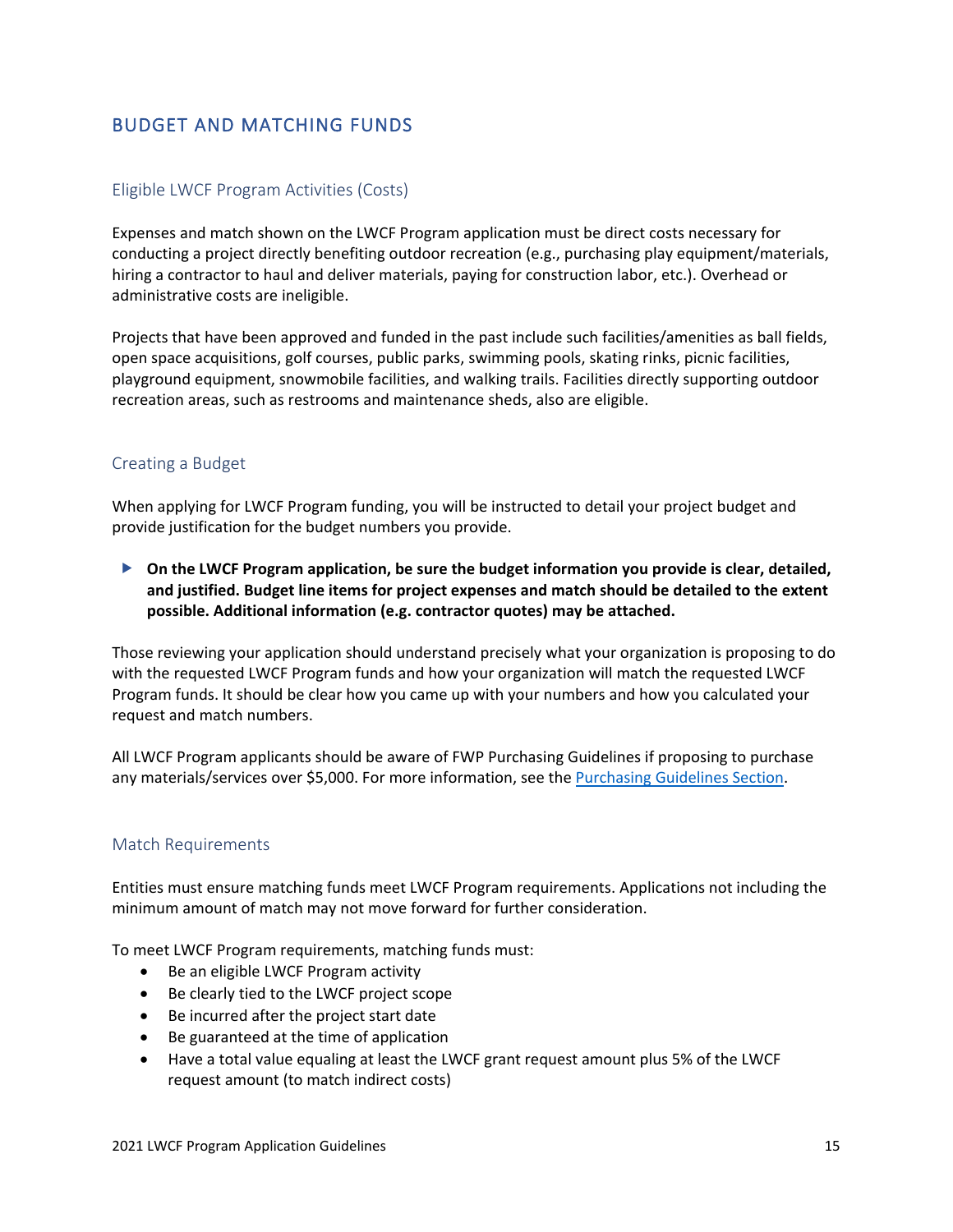**On the LWCF Program application, you must clearly identify your match. Like LWCF Program expenses, your match should be detailed and justified.**

#### *Match on Direct Costs (must equal at least the LWCF grant request)*

At the time of application, the grantee must be able to commit matching funds equaling at least the LWCF grant request amount. This represents the applicant's match requirement on direct project costs.

#### *Match on Indirect Costs (must equal at least 5% of the LWCF grant request)*

The grantee project must also commit additional funds to match indirect costs incurred by Montana FWP, totaling 5% of the total project costs (LWCF funds plus match). Applicants may exceed the match requirement.

#### *Using Volunteer Hours as Match*

The LWCF Program allows volunteer hours to be used as match with proper documentation at the rate of \$20/hour. Any volunteer hours shown on your application must be guaranteed/justified based on your experience from previous years and/or with similar projects.

Also, if funded, all volunteer hours used as match must be documented using the most current FWP Volunteer Log (which requires details including volunteer and volunteer manager signatures). Volunteer hours will not be accepted as matching funds if documentation is missing from the FWP Volunteer Log.